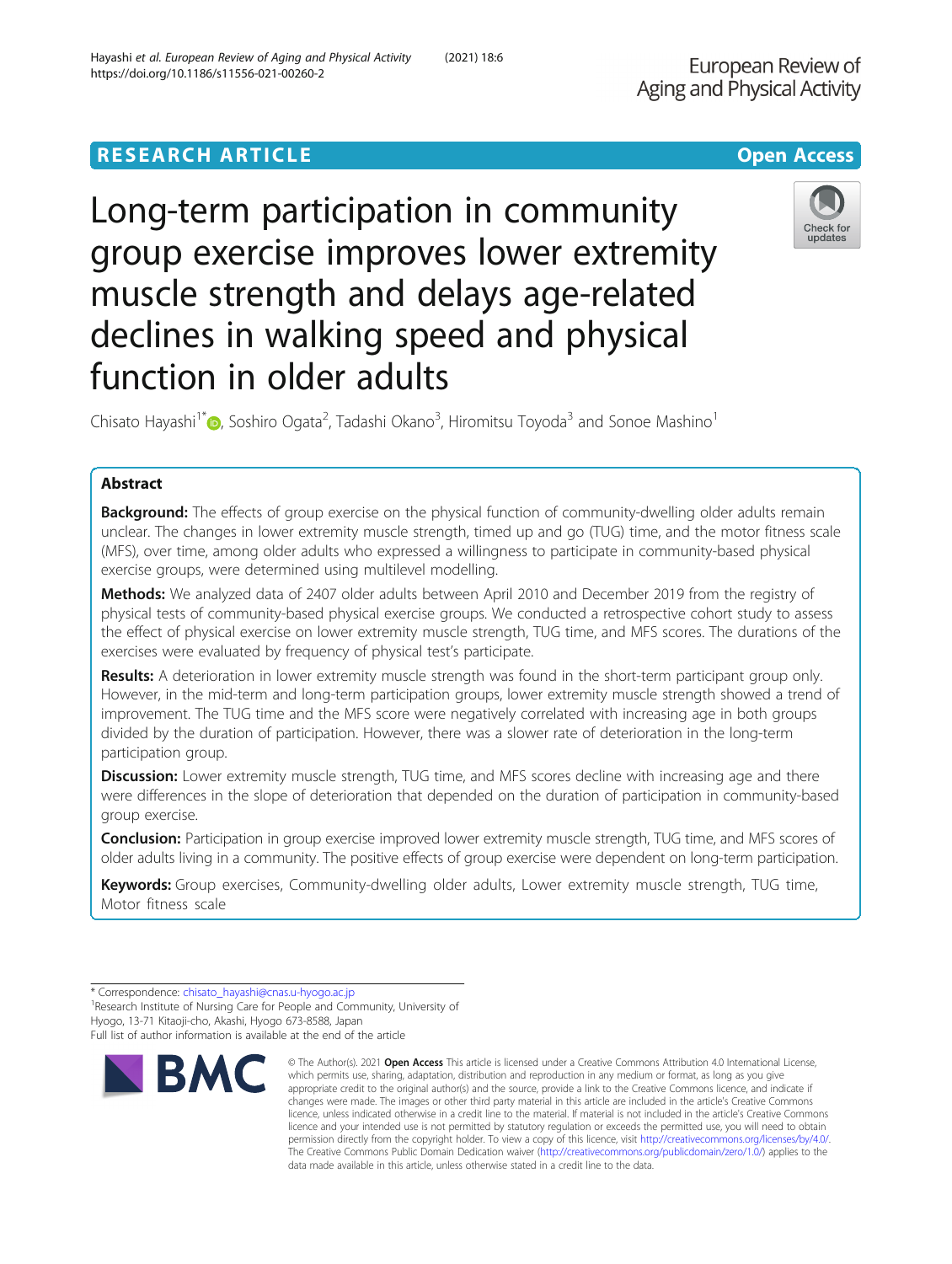# Introduction

In 2019, the Japanese population aged over 65-years was estimated to be 35.88 million, and the aging rate was 28.4% [\[1](#page-7-0)]. In 2006, local governments, nationwide, started implementing long-term care prevention programs [[2](#page-7-0), [3\]](#page-7-0), and in recent years, frailty prevention, which addresses the mental and physical deterioration associated with aging, has been attracting attention.

Maintenance of physical activity of older adults (age, > 65 years) leads to physical, mental, and social well-being, and ultimately, an extension of a healthy life expectancy. Participation in group activities such as club sports for adults are popular and have reported not only physical but also psychological and social benefits [\[4](#page-7-0)]. A recent study found that exercise with others has important health benefits regardless of the total frequency of exercise [[5\]](#page-7-0).

A study that examined 120 subjects (initial age, 46 to 78 years) suggested that the change in leg muscle strength was directly related to the change in muscle mass, and the longitudinal decline rates in knee extensor muscle strength were, on average, 14% per decade [[6\]](#page-7-0). In addition, the annual decline in muscle strength ranged from 1.4 to 2.5% in healthy men (initial mean age, 65.4  $\pm$  4.2 years) [[7\]](#page-7-0). Lower extremity muscle strength declines faster than upper body muscle strength [\[8](#page-7-0)]; low muscle strength rather than muscle mass is associated with poor physical functioning in older adults [[9\]](#page-7-0); and osteoporosis in older adults [\[10](#page-8-0)]. However, recent data from longitudinal studies on aging indicate that maintaining or gaining muscle mass does not prevent aging-related declines in muscle strength, and muscle weakness is independently associated with physical disability and mortality [[11\]](#page-8-0).

Although many studies have been conducted on physical performance in older adults, little is known about the effects of community-based group exercise on the change in physical performance. As older adults show an age-related decline in physical performance, the effect of activity is difficult to determine. In our study, we focused on "lively 100-yearsold physical exercise", which is a community group exercise for residents. This program was developed by doctors and physiotherapists from the Kochi Prefecture in 2003. The exercise may be performed while sitting on a chair or holding onto a chair for support to ensure safety of the participants. This type of group exercise, using light weights, is popular in the Japanese community.

This study aimed to determine the association between participation in community-based group exercise and physical performance in older adults, using multilevel modeling (MLM) which can model longitudinal changes in physical performance [[12\]](#page-8-0).

# **Methods**

#### Study design and participants

We conducted a retrospective cohort study on older adults who expressed a willingness to participate in independent community-based physical exercise groups. In this study, we analysed data from the registry of physical tests between April 2010 and December 2019 of community-based physical exercise groups in Sumoto City, located in the central part of Awaji Island, Hyogo, Japan. In 2019, there were 85 small sub-groups and a total of 2407 participating in the "lively 100-years-old physical exercise" program. This study received approval from the Ethics Committee of the University of Hyogo (No.2019F21).

# Data

# Exposure

The 40-min program consisted of stretching exercises, and seven types of muscle strengthening exercises [\[13](#page-8-0)]. Muscle strengthening exercises included lifting both arms up, lifting both arms to the side, getting up from the chair, knee extension exercises, knee lift exercises, lateral leg lifting exercises, and standing hip extension exercises. Weights were attached to the limbs and could be increased to 2.2 kg over 10 steps [[13](#page-8-0)]. If the muscle pain persisted for > 1 week, the weights were reduced, and then increased again, by the participants, once the pain had subsided. In terms of when to change to a higher weight was determined by the participants themselves. Exercises were conducted once a week. However, the decision to participate was left to the individual.

#### **Outcome**

The physical fitness measurements of the participants were included for analysis. The participants were informed of the date and time of the physical fitness tests in advance. We assessed weight (kg), knee extension muscle strength (kgf), and TUG time (sec). Knee extension muscle strength (kgf) was adjusted to body weight (%). As an indicator of lower extremity muscle strength, the strength of the knee extensors was measured using a hand-held dynamometer (μTas F-1; Anima Co., Tokyo, Japan) (Supplemental image [1\)](#page-7-0) [[14\]](#page-8-0). The reproducibility and validity of determining the knee extension force, using a hand-held dynamometer, has been described in young healthy subjects [[14\]](#page-8-0) and hemiplegic patients [\[15](#page-8-0)]. Measurements were recorded continuously by one trained physical therapist. No preparatory exercises were performed. The maximum value of two consecutive measurements was registered for further analysis. With the participants seated in a chair, the length of the belt was adjusted so that the knee joint was at 90° when a force was applied. Measurements were taken with a fixation belt worn over the two lateral digits from the outer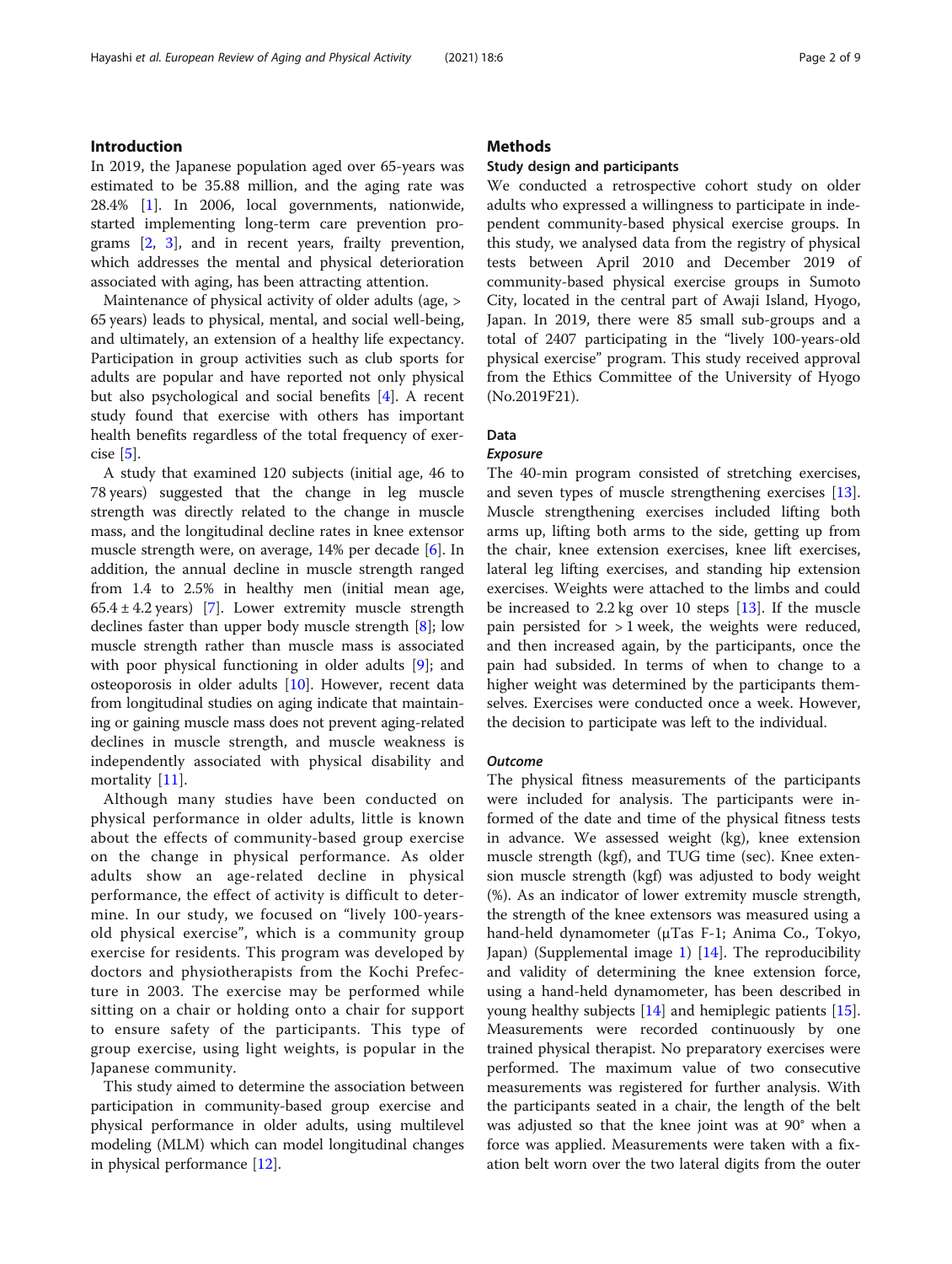sured as a direct physical performance test. The TUG test is a reliable, cost-effective, safe, and time-efficient way to evaluate overall functional mobility [\[16](#page-8-0)] and measures the time taken to stand up from a chair, to walk and turn around at a mark 3 m ahead, then back to being fully seated in the chair again.

In addition, we used the motor fitness scale (MFS) score to evaluate the physical ability of the participants, based on mobility that was equivalent to the direct measurement of physical performance among older residents who had improved levels of health status and functioning [[17\]](#page-8-0). The highest total score attainable was 14 points, with higher scores indicating better physical performance. The MFS displays a high internal consistency ( $\alpha$  = 0.92) and test-retest reliability (individual correlation  $[ICC] = 0.92$  [[18\]](#page-8-0); it comprises three subscales including mobility, muscle strength, and balance.

# Covariates

Covariates that were controlled included age, sex, the frailty index (activities of daily living, motor skills, low nutrition, dysphagia, cognitive function, depression, and home-boundedness), and the Kihon Checklist scores (KCL) [\[19](#page-8-0)]. This checklist included a self-administered questionnaire consisting of a total of 25 questions.

#### Duration of exercises

At a "lively 100-years-old physical exercise" session, older adults were required to participate in physical fitness tests every 4 months during the first year, and thereafter, once annually. The total number of physical fitness tests per participant ranged from 1 to 13 times. The 25th percentile was three times and the 75th percentile was seven times. Therefore, in this analysis, all participants were divided into three groups according to the total number of participations and completed physical tests. Participants who took the tests < 3 times were placed in a short-term participation group, those who took the tests four to six times were placed in the midterm participation group, and those who took the tests seven to 13 times were placed in the long-term participation group.

# Statistical analyses

All statistical analyses were conducted using R version 3.6.3 (Vienna, Austria), with the lme4 package [\[20](#page-8-0)] to fit the mixed-effects models [[21](#page-8-0)]. Mixed-effects models can adequately adjust for missing data as an outcome variable, by the missing at random (MAR) assumption. Maximum likelihood methods were used for the analysis of missing data because the pattern of the missing data was not missing completely at random (MCAR). MLM is an extension of regression that allows for simultaneous estimation of fixed and random effects and is additionally robust for unbalanced data (i.e., missing observations) [[22](#page-8-0)–[24\]](#page-8-0). The t-test and the chi-square test were used to compare the baseline data. The level of significance was set at  $p < 0.05$ .

MLM was used to identify the physical performance slope difference between groups of different ages. Age was centred by the mean age of all participants. Centering changes an estimated intercept score in models, but does not influence estimated regression coefficients in the model. Intercept scores can be interpreted as the predicted value of outcome where age was mean age and the other predictors were zero except. We used the model to estimate the mean at each point in the reference grid for each age from 65 to 90 years old. Marginal means were estimated as equally weighted means of these predictions at specified margins.

We investigated the associations between the participation level and changes in lower extremity muscle strength, TUG time, and MFS using the following three models: Model 1 was an unadjusted model with a random slope model. Model 2 was adjusted for age, sex, frailty index (depression, home-boundedness, dysphagia, poor nutrition, cognitive status) with a random slope model.

# Results

# Baseline demographic characteristics

A comparison of baseline demographic characteristics is shown in Table [1](#page-3-0). The mean total duration of the physical tests from baseline was  $2.35$  years (SD =  $2.51$ ), the mean duration of the short-term group was 0.75 years  $(SD = 1.21)$ , the mean duration of the mid-term group was 3.81 years (SD = 1.60), and the mean duration of the long-term group was  $6.44$  years  $(SD = 1.19)$ . The mean age of all the participants was  $74.3$  years (SD = 8.0), the mean body weight was  $52.5 \text{ kg (SD = 9.4)}$ , the mean knee extension strength was  $19.0 \text{ kgf}$  (SD = 11.6), the mean lower extremity muscle strength was  $50.7\%$  (SD = 19.4), the mean TUG time was  $7.6 s$  (SD = 3.4), and the mean MFS score was 10.6 points  $(SD = 3.5)$ . In total, 17.0% of the sample was male. The total number of missing values for age was 4, sex was 6, muscle strength was 183, TUG was 126, and MFS was 43. The difference in the mean age between groups was not significant at baseline  $(p = 0.13)$ . The lower extremity muscle strength was significantly lower in the long-term participant group than in the short-term participant group ( $p < 0.001$ ). However, TUG time was significantly faster in the long-term participant group than in the short-term participant group ( $p < 0.001$ ). In addition, the difference in mean MFS score was significantly higher in the long-term participant group than in the short-term participant group ( $p < 0.001$ ).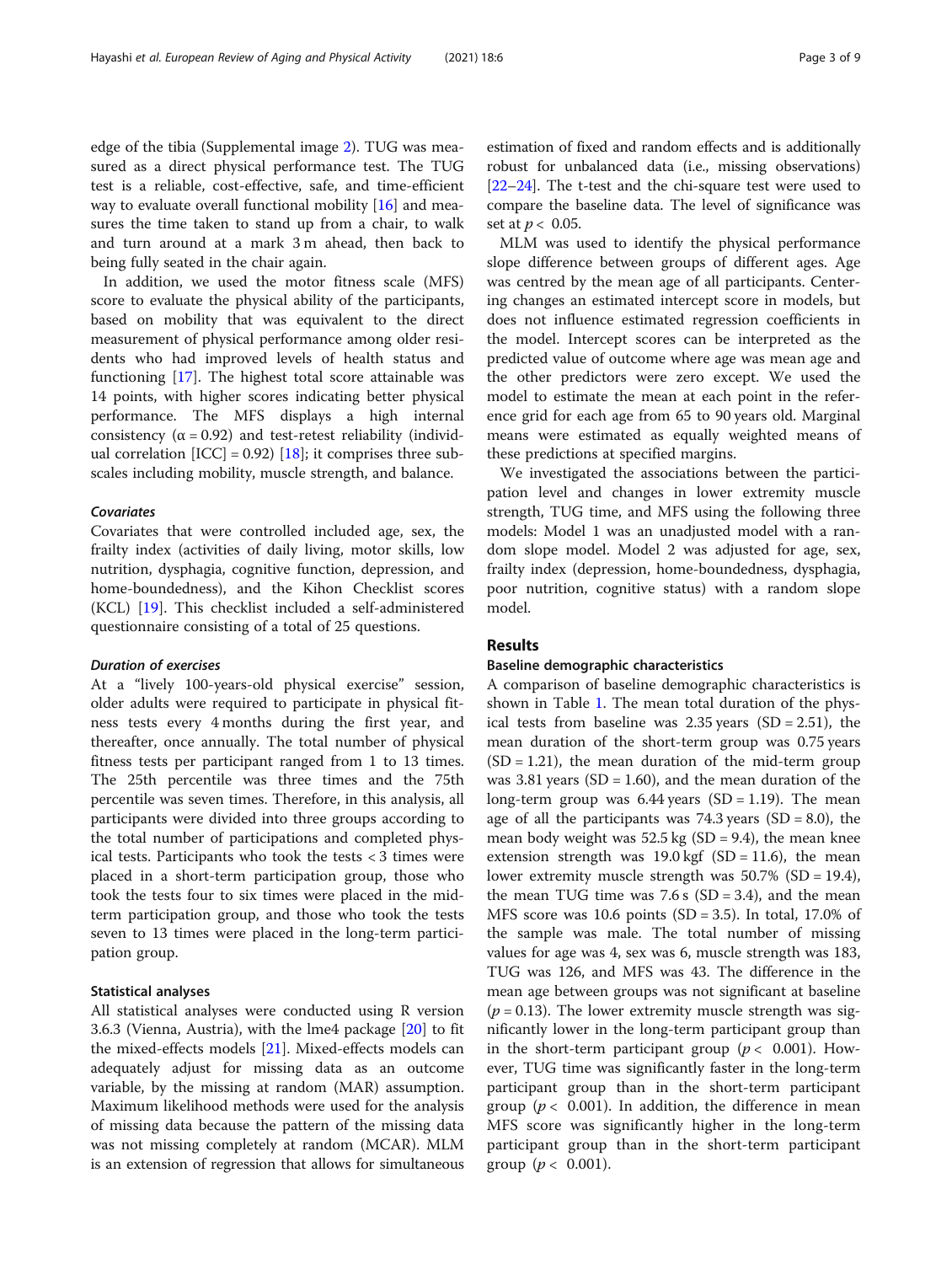<span id="page-3-0"></span>

|                             | ₹                                                |                                                                                                                    |             |                     |             | Male        |             |             |         | Female      |             |             |         |
|-----------------------------|--------------------------------------------------|--------------------------------------------------------------------------------------------------------------------|-------------|---------------------|-------------|-------------|-------------|-------------|---------|-------------|-------------|-------------|---------|
|                             | Total                                            | short-term                                                                                                         | mid-term    | ong-term            | P-Value     | short-term  | mid-term    | long-term   | P-Value | short-term  | mid-term    | long-term   | P-Value |
| z                           | 2570                                             | 1553                                                                                                               | 636         | $\overline{\infty}$ |             | 277         | 96          | 63          |         | 1275        | 540         | 318         |         |
|                             |                                                  | Duration from baseline physical test (year)                                                                        |             |                     |             |             |             |             |         |             |             |             |         |
| mean (sd)                   |                                                  | $2.35(2.51)$ 0.75 (1.21)                                                                                           | 3.81 (1.60) | 6.44 (1.19)         | 5001        | 0.69 (1.06) | 3.51 (1.49) | 6.35 (1.38) | 5001    | 0.76 (1.24) | 3.87 (1.62) | 6.46 (1.16) | 001     |
| Age (year)                  |                                                  |                                                                                                                    |             |                     |             |             |             |             |         |             |             |             |         |
| mean (sd)                   | 74.3 (8.0)                                       | 74.5 (8.5)                                                                                                         | 74.2 (7.2)  | 73.6 (6.7)          | 0.130       | 74.3 (8.3)  | 74.5 (6.7)  | 71.8 (7.2)  | 0.064   | 74.5 (8.6)  | 74.1 (7.3)  | 74.0 (6.6)  | 0.418   |
| Age75 <sup>ª</sup> (year)   |                                                  |                                                                                                                    |             |                     |             |             |             |             |         |             |             |             |         |
|                             | mean (sd) - -0.1 (1.6)                           | $-0.1(1.7)$                                                                                                        | $-0.2(1.4)$ | $-0.3(1.3)$         | 0.130       | $-0.1(1.7)$ | $-0.1(1.3)$ | $-0.6(1.4)$ | 0.064   | $-0.1(1.7)$ | $-0.2(1.5)$ | $-0.2(1.3)$ | 0.418   |
| Body weight (kg)            |                                                  |                                                                                                                    |             |                     |             |             |             |             |         |             |             |             |         |
|                             | mean (sd) 52.5 (9.4)                             | 53.2 (10.1)                                                                                                        | 52.6 (9.0)  | 53.7 (8.7)          | 0.142       | 61.8 (10.1) | 60.9 (9.2)  | 63.5 (7.3)  | 0.259   | 51.3 (9.0)  | 51.2(8.1)   | 51.8 (7.6)  | 0.513   |
|                             | Knee extension strength (kgf)                    |                                                                                                                    |             |                     |             |             |             |             |         |             |             |             |         |
|                             | mean (sd) 32.0 (11.6) 28.0 (11.2)                |                                                                                                                    | 25.7 (9.7)  | 23.2 (9.1)          | $500 - 700$ | 33.3 (13.0) | 33.5 (12.0) | 32.9 (11.8) | 0.950   | 26.9 (10.4) | 24.3(8.6)   | 21.3(7.1)   | 001     |
|                             | Lower extremity muscle strength <sup>®</sup> (%) |                                                                                                                    |             |                     |             |             |             |             |         |             |             |             |         |
| mean (sd)                   | 50.7 (19.4)                                      | 53.2 (20.6)                                                                                                        | 49.2 (17.7) | 42.9 (14.5)         | 5001        | 53.9 (20.2) | 55.3 (18.8) | 52.0 (18.4) | 0.586   | 53.0 (20.7) | 48.2 (17.3) | 41.1 (12.9) | 5001    |
| TUG time <sup>c</sup> (sec) |                                                  |                                                                                                                    |             |                     |             |             |             |             |         |             |             |             |         |
|                             | mean (sd) 7.6 (3.4)                              | 7.8 (3.9)                                                                                                          | 73 (23)     | 13(2.1)             | 5001        | 8.2 (4.7)   | 7.0 (2.4)   | 6.7(1.6)    | 0.006   | 7.7 (3.7)   | 7.3(2.2)    | 7.4 (2.1)   | 0.018   |
|                             | Motor fitness scale (point)                      |                                                                                                                    |             |                     |             |             |             |             |         |             |             |             |         |
| mean (sd)                   | 10.6(3.5)                                        | 10.3(3.7)                                                                                                          | 10.9(3.1)   | 11.2(3.1)           | 5001        | 10.6(3.3)   | 11.0 (3.2)  | 12.1 (2.4)  | 0.003   | 10.3(3.8)   | 10.9(3.1)   | 11.0 (3.2)  | 001     |
|                             | TUG time was obtained timed up and go test       | Lower extremity muscle strength adjusted to body weight (%)<br>a Age 75 was value after centering for 75 years old |             |                     |             |             |             |             |         |             |             |             |         |
|                             |                                                  |                                                                                                                    |             |                     |             |             |             |             |         |             |             |             |         |

Table 1 Baseline characteristics of participants Table 1 Baseline characteristics of participants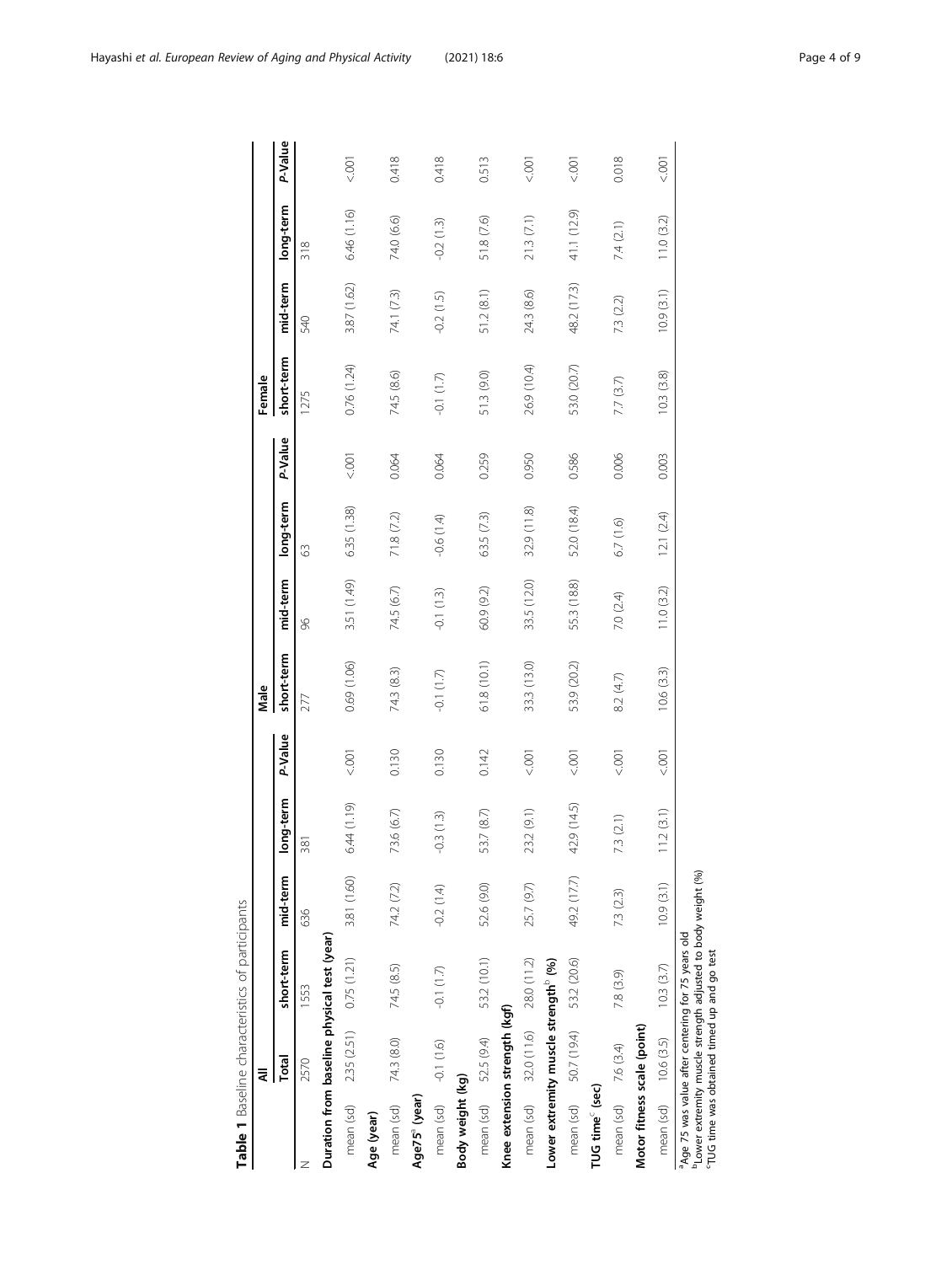# Multilevel linear regression models

First, we estimated the intra-ICC by null models as a fixed effect only. ICC is used to give a sense of how much variance is explained by a random effect in MLM. For muscle strength, over half of the variance was between individuals. In the TUG test, over 60% of the variance was in TUG time of individuals. For the MFS, approximately 80% of the variance in the score was between individuals. That is, 50–80% of the variance, not explained by the linear effect of age, was attributable to person-to-person differences. Moreover, the unexplained or residual variance was less for the model that included person-specific slopes (trajectories over time).

We specifically wanted to know if the trajectory over time differed for the short-term, mid-term, and long-term participation groups. This translated into a fixed-effects interaction between age and groups. We examined the effect of age on lower extremity muscle strength (Fig. 1a). A slope of deterioration in lower extremity muscle strength was found only in the short-term participant group. However, in the mid-term and long-term participation groups, the slope showed a trend of improvement. Next, we examined the effect of age on TUG time (Fig. 1b). The TUG time declined with increasing age in both groups divided by the duration of participation. Finally, we examined the effect of age on MFS score (Fig. 1c). The MFS score also declined with increasing age in both groups divided by the duration of participation. The TUG time and the MFS scores worsened in all groups. However, there was a slower rate of deterioration in the long-term participation group. For every 5-year increase in age, the longterm participation group reported faster TUG time and higher MFS scores at all periods compared with those who discontinued the exercises earlier. The estimated marginal means are shown in Supplemental Table [1.](#page-7-0)

Table [2](#page-5-0) shows regression coefficients obtained from the multilevel linear regression models. Model 1 was an unadjusted model. In Model 2, we controlled for the frequency of participation, sex, depression, frailty index (home-bound, dysphagia, poor nutrition, cognitive status). In Model 2, lower extremity muscle strength intercept scores of 59.88% were determined and declined significantly at a rate of − 1.82% for every additional year of age  $(p < 0.001)$ . On average, a TUG time intercept score of 7.06 s was determined and then declined significantly by 0.79 s for every additional year of age ( $p < 0.001$ ). Moreover, the MFS intercept scores were 11.14 points and declined significantly by − 0.84 points for every additional year of age ( $p < 0.001$ ). One way to judge a model is to compare the estimated means to the observed means to determine how accurately they are represented by the model. This excellent fit of the estimated marginal means to the observed data supports the hypothesis that the change across age was linear. The interaction term for frequency of participation and age was significant, indicating that the gradient of age varied according to the frequency of participation because the interaction for age and frequency of participation was significant (Table [2\)](#page-5-0).

# **Discussion**

To the best of our knowledge, this is the first study to clarify the relationship between longer-term participation in group exercise and the positive effect in older adults. Notably, this is the first MLM analysis to be applied to a physical assessment of the participation of the "lively 100-years-old physical exercise" program. This study not only found that lower extremity muscle strength, TUG time, and MFS scores declined with age, but differences in slopes depended on the duration of participation in group exercises in the community were also determined.

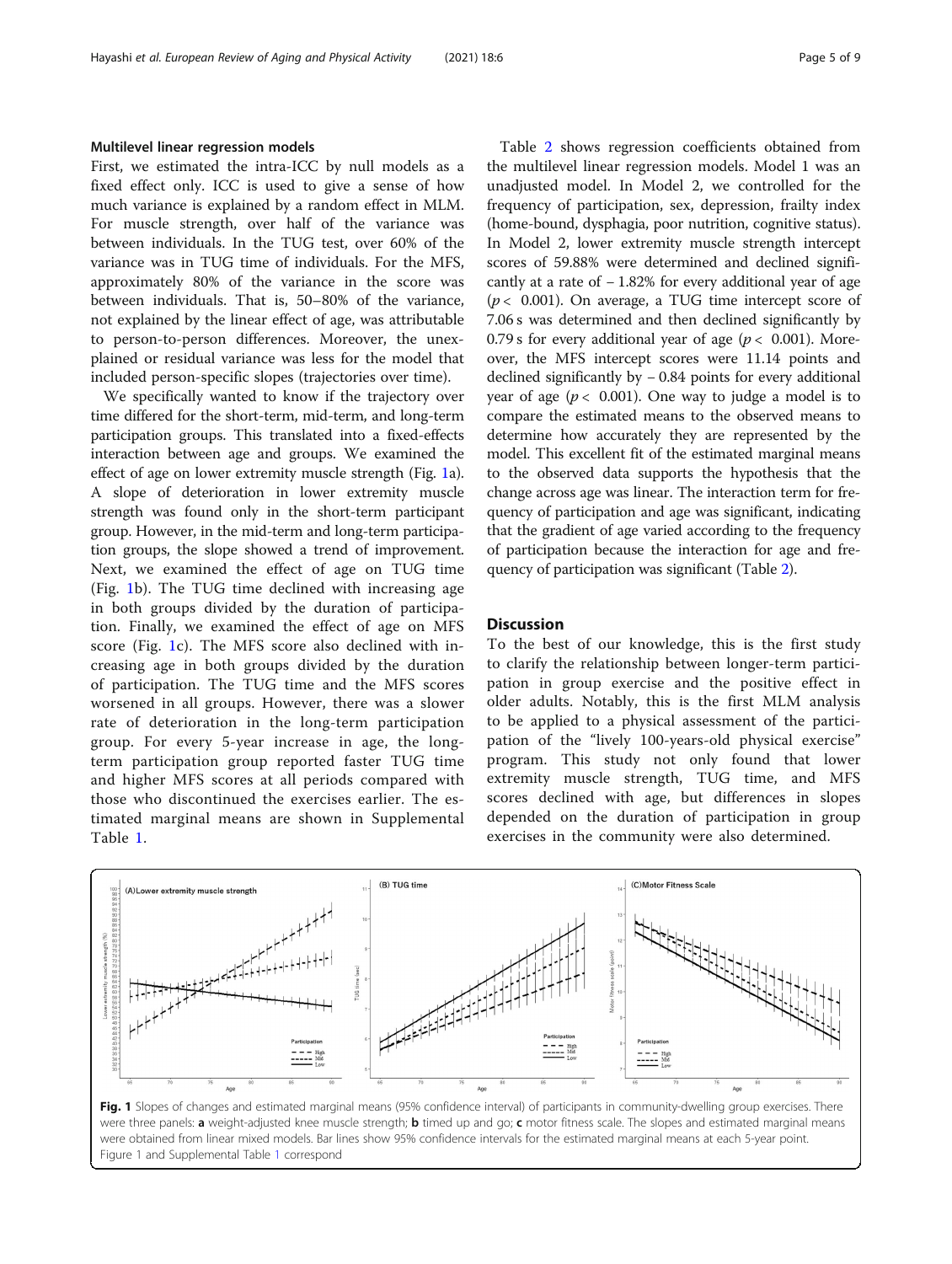<span id="page-5-0"></span>

|                                                 | Lower extremity muscle strength <sup>4</sup>                               | p-value    | TUG time <sup>5</sup>                  | p-value     | Motor fitness scale                    | p-value  |
|-------------------------------------------------|----------------------------------------------------------------------------|------------|----------------------------------------|-------------|----------------------------------------|----------|
|                                                 | $N = 2383$ (total <sup>1</sup> = 7816)                                     |            | $N = 2400$ (total <sup>1</sup> = 7857) |             | $N = 2411$ (total <sup>1</sup> = 7931) |          |
| Model1 <sup>2</sup>                             |                                                                            |            |                                        |             |                                        |          |
| Intercept                                       | 59.18 (58.34, 60.02)                                                       | 0.001      | 7.23 (7.13, 7.33)                      | $<\,$ 0.001 | 10.79 (10.67, 10.90)                   | 10000    |
| slope changes of age                            | 3.16 (2.50, 3.83)                                                          | $<0.001$   | 0.76 (0.70, 0.82)                      | $<\,0.001$  | $-0.90(-0.97, -0.84)$                  | $<0.001$ |
| Model <sub>23</sub>                             |                                                                            |            |                                        |             |                                        |          |
| Intercept                                       | 59.88 (58.59, 61.16)                                                       | $<0.001$   | 7.06 (6.90, 7.22)                      | $<\,0.001$  | 11.14 (10.97, 11.31)                   | $<0.001$ |
| slope changes of age                            | $-1.82(-2.51, -1.12)$                                                      | 0.001      | 0.79 (0.70, 0.88)                      | $<\,0.001$  | $-0.84(-0.94, -0.75)$                  | 0.001    |
| Participation                                   |                                                                            |            |                                        |             |                                        |          |
| short-term                                      | 0 (Reference)                                                              |            | 0 (Reference)                          |             | 0 (Reference)                          |          |
| mid-term                                        | 4.46 (2.67, 6.25)                                                          | $<0.001$   | $-0.48$ ( $-0.70$ , $-0.27$ )          | $<\,$ 0.001 | 0.38(0.14, 0.63)                       | 0.002    |
| long-term                                       | 3.46 (1.34, 5.57)                                                          | 0.001      | $-0.80(-1.04, -0.56)$                  | $<\,0.001$  | 0.80(0.51, 1.08)                       | 10000    |
| Interaction terms between age and participation |                                                                            |            |                                        |             |                                        |          |
| age:short-term                                  | 0 (Reference)                                                              |            | 0 (Reference)                          |             | 0 (Reference)                          |          |
| age:mid-term                                    | 4.85 (3.68, 6.05)                                                          | 0.001      | $-0.11(-0.25, 0.03)$                   | 0.128       | $-0.02(-0.17, 0.13)$                   | 0.721    |
| age:long-term                                   | 11.25 (10.00, 12.52)                                                       | 0.001      | $-0.28(-0.44, -0.13)$                  | $<0.001$    | 0.22 (0.07, 0.38)                      | 0.006    |
| Covariates                                      |                                                                            |            |                                        |             |                                        |          |
| sex                                             | 3.33 (1.48, 5.19)                                                          | $<\,0.001$ | $0.07(-0.13, 0.27)$                    | 0.477       | $0.09(-0.14, 0.33)$                    | 0.427    |
| depression                                      | $-0.90(-1.25, -0.55)$                                                      | $<0.001$   | 0.14(0.09, 0.19)                       | $<\,$ 0.001 | $0.23(-0.28, -0.19)$                   | 10000    |
| home-bound                                      | $-1.97 (-2.82, -1.13)$                                                     | $<0.001$   | 0.44 (0.32, 0.56)                      | $<\,$ 0.001 | $0.45 (-0.55, -0.35)$                  | 10000    |
| dysphagia                                       | $-0.40(-0.90, 0.10)$                                                       | 0.119      | $0.01(-0.06, 0.08)$                    | 0.774       | $-0.16(-0.22, -0.10)$                  | $<0.001$ |
| poor nutrition                                  | 1.32(0.50, 2.14)                                                           | 0.001      | $0.09(-0.03, 0.21)$                    | 0.129       | $O(-0.09, 0.10)$                       | 0.928    |
| cognitive status                                | $-0.82(-1.39, -0.25)$                                                      | 0.005      | 0.14 (0.05, 0.22)                      | 0.001       | $-0.13(-0.20, -0.06)$                  | 0.001    |
|                                                 | Records due to repeated physical test. <sup>2</sup> Model 1 was unadiusted |            |                                        |             |                                        |          |

Table 2 Regression coefficients obtained from the multilevel linear regression models Table 2 Regression coefficients obtained from the multilevel linear regression models

Records due to repeated physical test. <sup>2</sup> Model 1 was unadjusted<br><sup>3</sup> Model 2 was adjusted for frequency of participation, sex, depression, home-bound, oral status, poor nutrition and cognitive status

- w 4

 $4$  Lower extremity muscle strength adjusted to body weight (%)  $5$  TUG time obtained by timed up and go test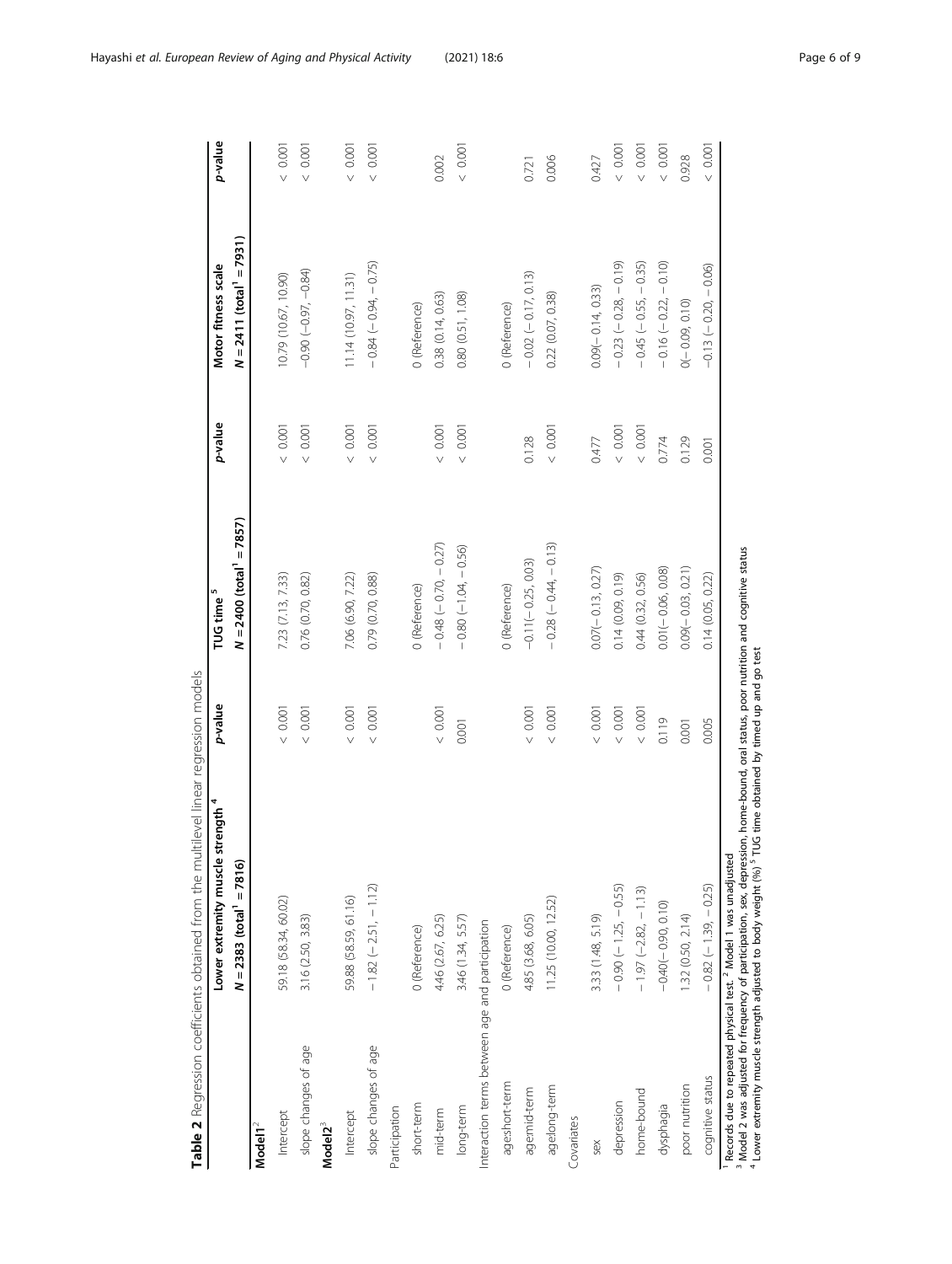A deterioration in lower extremity muscle strength was only observed for the short-term participation group. However, in the mid-term and long-term participation groups, the slope showed an increasing trend. This study showed that participation in group exercise may improve the lower extremity muscle strength of older adults living in the community, even after removing the effect of age. There was a substantial change in the slope of lower extremity muscle strength, with the largest slope observed for the long-term participation group. In this study, the slope of weight loss was almost the same for the duration of participation as shown in the [appendix](#page-7-0), however, the muscle strength increased in the middle- and long-term participation groups. This suggested that rather than an increase in muscle mass, there was an increase in muscle force output. Random effects represent between-subject effects. Adding the random slopes did not significantly change the estimates for the fixed effects.

It is known that among community-dwelling older adults, objective measures of lower extremity function have been highly predictive of subsequent disability [\[25](#page-8-0)]. A recent study found that age-related loss of muscle strength was only partially explained by the reduction in muscle mass and that other physiologic factors explained the muscle weakness in older adults [[26\]](#page-8-0). Previous research suggests that muscle weakness in older adults is more likely as a result of impairments in central neural activation and/or reductions in the intrinsic forcegenerating capacity of skeletal muscle [[27](#page-8-0)–[29\]](#page-8-0). This study revealed that participation in group exercise had a positive effect on the knee muscle strength even when age-related changes were removed. A systematic review found that predominantly balance and functional training reduced falls compared with an inactive control group in older adults living in the community [\[30](#page-8-0)]. Lower extremity muscle power was no better than kneeextension torque or handgrip in the early identification of poor mobility, defined either as a walking speed of < 0.8 m/s or the inability to walk at least 1 km without difficulty [\[31](#page-8-0)]. It has also been shown to be useful in the evaluation of group exercises in the community. Further investigations are needed to determine how improvements in muscle strengthening, with active exercise, affects older adults.

In terms of TUG time, the change worsened in all groups. In terms of MFS scores, the change also worsened in all groups. However, there was a slower slope of deterioration in the long-term participation group. A previous study reported that MFS scores of social educational activities increased significantly from  $11.67 \pm 2.54$ points to  $11.84 \pm 2.54$  points ( $p = 0.043$ ) with a high number of sessions ( $\geq$ 7 times: twice or more a month) after 6 months, and from  $11.58 \pm 2.70$  points to  $11.79 \pm 1.79$ 

2.67 points ( $p = 0.007$ ) in all participants [[32\]](#page-8-0). An examination of the cut-off point, combined with the results of the MFS scores, should be considered in the future.

In this study, group exercise increased lower extremity muscle strength in the long-term and mid-term participation groups, but TUG time and MFS score did not improve and weakened with a deterioration in age. Previous research reported that in frail adults, resistance training increased strength and TUG time [\[33](#page-8-0)]. However, in stronger community-dwelling adults, resistance training further increased strength but did not affect TUG time [[34\]](#page-8-0). It has been shown that when the isometric knee extensor strength was 0.5 kgf/kg (50%) or higher, the effect of muscle strength on gait parameters was small (mean age, 75.0 years old) [\[35](#page-8-0)]. The estimated muscle strength intercept scores in participants of this study was 59.88% which may have influenced the results.

Despite accounting for age-related declines, group exercise among older adults living in the community was found to have a positive impact on the duration of participation. The "lively 100-years-old physical exercise" which is gaining popularity in Japan, was discontinued in this city between April and May 2020 due to the spread of a COVID-19; however, 90% of the groups had resumed by August. Community-based initiatives in which older adults proactively get together and exercise in their neighbourhoods have been shown to delay the functional decline associated with aging, which should motivate the government, older adults, and their families to work on long-term care prevention. A systematic review reported that only exercise programs that were conducted in groups were effective in preventing frailty [[36\]](#page-8-0). Exercises can influence the muscle during aging and should be emphasized as part of a lifestyle essential to healthy aging.

This study has limitations. First, because this study used secondary data, we could not determine other potentially related factors, such as history of diseases. Second, as the reasons for participants quitting the exercise group were unknown, we could not assess the status of their final physical tests. Third, as this is a retrospective cohort study with secondary data, we are unable to determine the causal relationship. Fourth, we measured kgf as the unit of knee extension muscle strength. When converted to Newton (N), which is used as an International System of Units System (SI), the value is  $kgf \times$ 9.80665. Kg is used as a unit of body weight and is easy to understand for community-dwelling older adults in Japan, and grip strength was explained in kgf. Therefore, kgf/weight (%) was used in this study. Fifth, since the values are measured by a hand-held dynamometer that considers the fixation system using a belt, they are lower than those measured by an isokinetic muscle force measuring device. However, it is versatile in that it can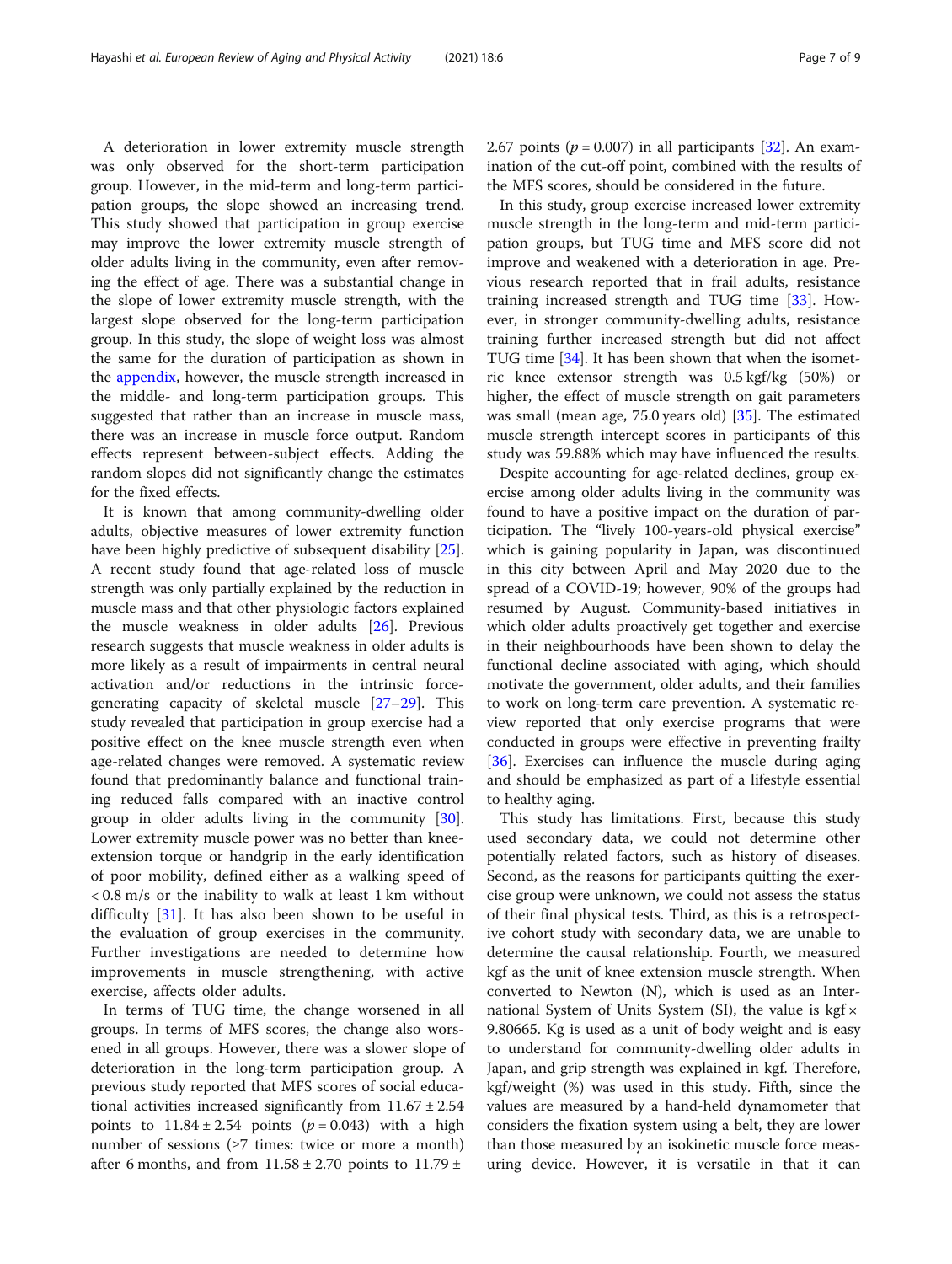<span id="page-7-0"></span>compensate for the problems associated with manual immobilization [\[37](#page-8-0)]. There were no participants who only participated in physical fitness tests. It is possible that participants who disliked the physical fitness tests may have not attended the tests, but all participants attended the first test and the effect on the results is considered to be small.

# Conclusion

The lower extremity muscle strength intercept scores of 59.88% were determined and changed by approximately − 2% for every additional year of age ( $p < 0.001$ ). On average, a TUG time intercept score of 7.06 s was determined and changed by approximately 1 s for every additional year of age ( $p < 0.001$ ). Moreover, the MFS intercept scores were 11.14 points and then changed by approximately − 1 points for every additional year of age ( $p < 0.001$ ). These finding create a basis for further studies in this area. This study not only found that lower extremity muscle strength, TUG time, and MFS scores decline with age, but also that differences in the slope depended on the duration of participation in group exercise in the community. Long-term participation in community group exercise improves lower extremity muscle strength and delays agerelated declines in walking speed and physical function in older adults, despite the effects of aging.

# Appendix

Slopes of changes and estimated marginal means (95% confidence interval) of participants in communitydwelling group exercises. There were three panels: (D) weight. Bar lines show 95% confidence intervals for the estimated marginal means at each 5-year point.

#### Supplementary Information

The online version contains supplementary material available at [https://doi.](https://doi.org/10.1186/s11556-021-00260-2) [org/10.1186/s11556-021-00260-2.](https://doi.org/10.1186/s11556-021-00260-2)

Additional file 1: Supplemental Table 1. Estimated marginal means of lower extremity muscle strength, TUG time and motor fitness scale obtained by linear mixed models.

Additional file 2: Supplemental image 1. A hand-held dynamometer (μTas F-1; Anima Co., Tokyo, Japan).

Additional file 3: Supplemental image 2. An image of the dynamometer set up.

#### Acknowledgments

This work was partially supported by Sumoto City. We would like to thank Mr. Hiroshi Hatayama. Sumoto city had no role in data analysis, data interpretation, and writing of the manuscript.

#### Authors' contributions

CH, SO, TO, HT, SM contributed to the development of the original protocol. CH performed the statistical analysis. All authors read and approved the final manuscript.

#### Authors' information

None

# Funding

This work was supported by KAKENHI (Grant Number: 18 K10645, 21H03273).

#### Availability of data and materials

The datasets used during the current study are available from the corresponding author on reasonable request.

#### **Declarations**

#### Ethics approval and consent to participate

This study received approval from the Ethics Committee of the University of Hyogo (No.2019F21). This study was a retrospective cohort study with secondary data collected by Sumoto City. Permission to provide data for this study was obtained in accordance with Article 18 of the Sumoto City Information Disclosure Ordinance (Sumoto City Ordinance No. 17, 2006) and Article 38 of the Sumoto City Personal Information Protection Ordinance (Sumoto City Ordinance No. 18, 2006).

#### Consent for publication

All author approved the manuscript.

#### Competing interests

None of the authors have a conflict of interest.

#### Author details

<sup>1</sup>Research Institute of Nursing Care for People and Community, University of Hyogo, 13-71 Kitaoji-cho, Akashi, Hyogo 673-8588, Japan. <sup>2</sup>Department of Preventive Medicine and Epidemiology, National Cerebral and Cardiovascular Center, 6-1 Kishibeshinmachi, Suita, Osaka 564-8565, Japan. <sup>3</sup>Department of Orthopaedic Surgery, Osaka City University Graduate School of Medicine, 1-4-3 Asahi-machi, Abeno-ku, Osaka-City, Osaka 545-8585, Japan.

#### Received: 9 September 2020 Accepted: 29 April 2021 Published online: 28 May 2021

#### References

- 1. Statistics on the elderly in our country. Statistics topics No.121. Ministry of Internal Affairs and Communications. [https://www.stat.go.jp/data/topics/](https://www.stat.go.jp/data/topics/pdf/topics121.pdf) [pdf/topics121.pdf.](https://www.stat.go.jp/data/topics/pdf/topics121.pdf) Accessed 10 May 2021.
- 2. Long-Term Care Insurance System of Japan. Health and Welfare Bureau for the Elderly Ministry of Health, Labour and Welfare. November 2016. [https://](https://www.mhlw.go.jp/english/policy/care-welfare/care-welfare-elderly/dl/ltcisj_e.pdf) [www.mhlw.go.jp/english/policy/care-welfare/care-welfare-elderly/dl/ltcisj\\_e.](https://www.mhlw.go.jp/english/policy/care-welfare/care-welfare-elderly/dl/ltcisj_e.pdf) [pdf](https://www.mhlw.go.jp/english/policy/care-welfare/care-welfare-elderly/dl/ltcisj_e.pdf). Accessed 10 May 2021.
- 3. Ogata S, Hayashi C, Sugiura K, Hayakawa K. Associations between depressive state and impaired higher-level functional capacity in the elderly with longterm care requirements. PLoS One. 2015;10(6):e0127410. [https://doi.org/1](https://doi.org/10.1371/journal.pone.0127410) [0.1371/journal.pone.0127410](https://doi.org/10.1371/journal.pone.0127410).
- 4. Eime RM, Young JA, Harvey JT, Charity MJ, Payne WR. A systematic review of the psychological and social benefits of participation in sports for adults: informing development of a conceptual model of health through sport. Int J Behav Nutr Phys Act. 2013;10(1):135. [https://](https://doi.org/10.1186/1479-5868-10-135) [doi.org/10.1186/1479-5868-10-135.](https://doi.org/10.1186/1479-5868-10-135)
- 5. Kanamori S, Takamiya T, Inoue S, Kai Y, Kawachi I, Kondo K. Exercising alone versus with others and associations with subjective health status in older Japanese: the JAGES cohort study. Sci Rep. 2016;6(1):39151. [https://doi.org/1](https://doi.org/10.1038/srep39151) [0.1038/srep39151](https://doi.org/10.1038/srep39151).
- 6. Hughes VA, Frontera WR, Wood M, Evans WJ, Dallal GE, Roubenoff R, et al. Longitudinal muscle strength changes in older adults: influence of muscle mass, physical activity, and health. J Gerontol A Biol Sci Med Sci. 2001;56(5): B209–17. [https://doi.org/10.1093/gerona/56.5.b209.](https://doi.org/10.1093/gerona/56.5.b209)
- 7. Frontera WR, Hughes VA, Fielding RA, Fiatarone MA, Evans WJ, Roubenoff R. Aging of skeletal muscle: a 12-yr longitudinal study. J Appl Physiol. 2000; 88(4):1321–6. <https://doi.org/10.1152/jappl.2000.88.4.1321>.
- 8. Akazawa N, Harada K, Okawa N, Tamura K, Moriyama H. Muscle mass and intramuscular fat of the quadriceps are related to muscle strength in nonambulatory chronic stroke survivors: a cross-sectional study. PLoS One. 2018; 13(8):e0201789. <https://doi.org/10.1371/journal.pone.0201789>.
- 9. Visser M, Deeg DJ, Lips P, Harris TB, Bouter LM. Skeletal muscle mass and muscle strength in relation to lower-extremity performance in older men and women. J Am Geriatr Soc. 2000;48(4):381–6. [https://doi.org/10.1111/j.1](https://doi.org/10.1111/j.1532-5415.2000.tb04694.x) [532-5415.2000.tb04694.x](https://doi.org/10.1111/j.1532-5415.2000.tb04694.x).